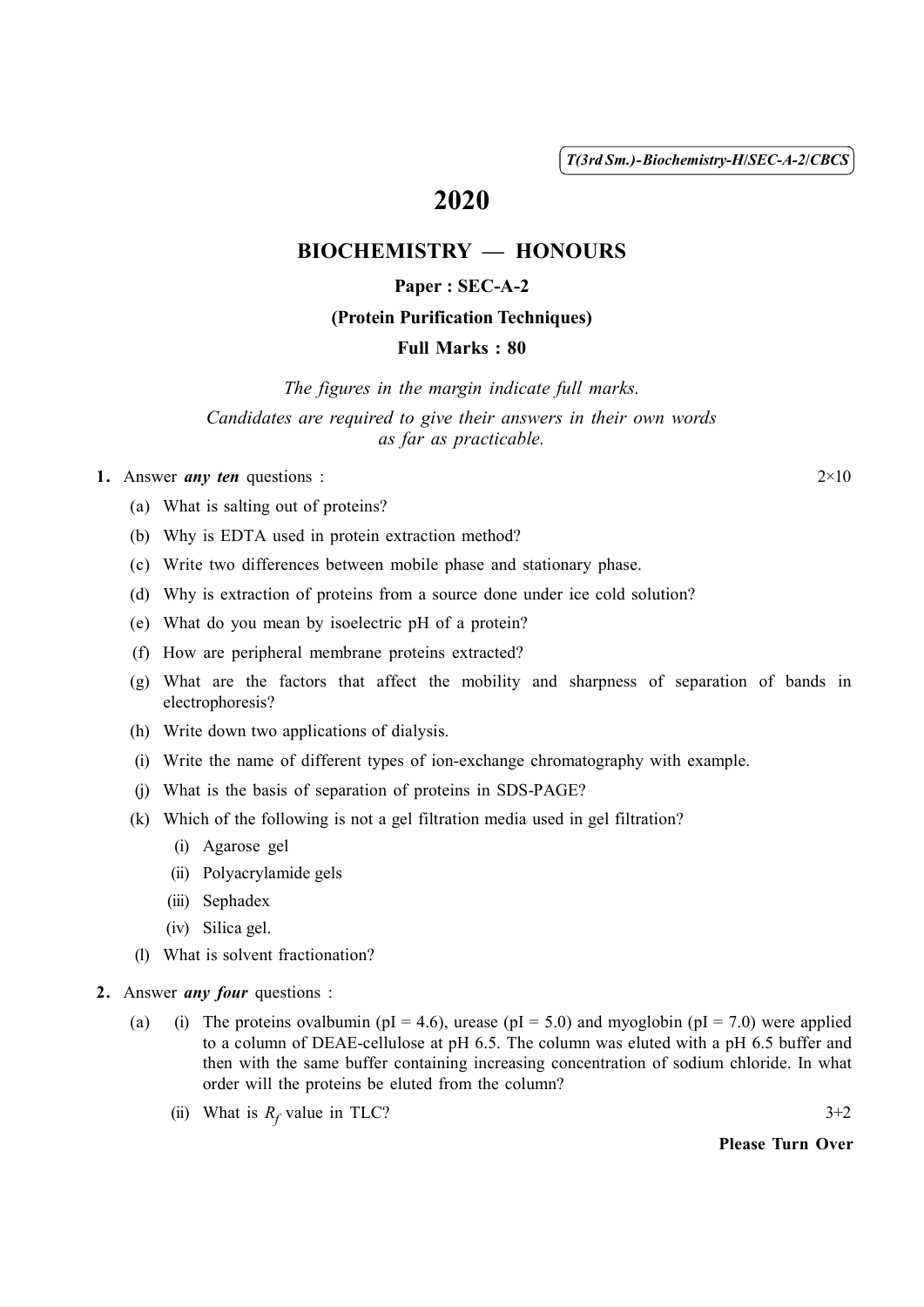| (2)<br>T(3rd Sm.)-Biochemistry-H/SEC-A-2/CBCS |       |                                                                                                                                                                                                                                                               |
|-----------------------------------------------|-------|---------------------------------------------------------------------------------------------------------------------------------------------------------------------------------------------------------------------------------------------------------------|
| (b)                                           | (i)   | What are the characteristic differences between adsorption chromatography and affinity<br>chromatography?                                                                                                                                                     |
|                                               | (ii)  | Why salt gradient is used in ion-exchange chromatography?<br>$3 + 2$                                                                                                                                                                                          |
| (c)                                           | (i)   | What is salting in of proteins?                                                                                                                                                                                                                               |
|                                               | (ii)  | Write down the principle of Ion-Exchange chromatography with proper diagram.<br>$2 + 3$                                                                                                                                                                       |
| (d)                                           | (i)   | In what direction, i.e towards anode, towards cathode or stationary, will the following proteins<br>migrate in an electric field at the pH indicated and why?                                                                                                 |
|                                               |       | (A) Egg albumin at pH $5.0$<br>(B) $\beta$ -lactoglobulin at pH 7.0                                                                                                                                                                                           |
|                                               |       | (C) Chymo trypsinogen at pH 5.0                                                                                                                                                                                                                               |
|                                               |       | pI of Egg albumin = $4.8$<br>Given,                                                                                                                                                                                                                           |
|                                               |       | pI of $\beta$ -lactoglobulin = 5.2                                                                                                                                                                                                                            |
|                                               |       | pI of Chymotrypsinogen = $9.5$                                                                                                                                                                                                                                |
|                                               | (ii)  | What are the factors that affect electrophoresis?<br>$3+2$                                                                                                                                                                                                    |
| (e)                                           | (i)   | Explain the phenomenon 'isoelectric precipitation' with an example.                                                                                                                                                                                           |
|                                               | (ii)  | What are the differences between normal phase HPLC and reverse phase HPLC?<br>$3+2$                                                                                                                                                                           |
| (f)                                           | (i)   | Write down the principle of gel filtration chromatography.                                                                                                                                                                                                    |
|                                               | (ii)  | Differentiate between isoelectric precipitation and isoelectric focussing.<br>$3 + 2$                                                                                                                                                                         |
| 3. Answer <i>any four</i> questions :         |       |                                                                                                                                                                                                                                                               |
| (a)                                           | (i)   | What is ultracentrifugation? State some applications of it.                                                                                                                                                                                                   |
|                                               | (i)   | An enzyme examined by means of gel filtration in aqueous buffer at pH 7.0 had an<br>apparent M.W. of 160,000. When examined by gel electrophoresis in SDS solution, a<br>single band of apparent M.W. 40,000 was formed. Explain these findings.<br>$(4+2)+4$ |
| (b)                                           | (i)   | Why does specific activity increase in protein purification?                                                                                                                                                                                                  |
|                                               | (i)   | What are common buffers used in HPLC?                                                                                                                                                                                                                         |
|                                               | (iii) | From a mixture of Lys (pI = 9.47), Asp (pI = 2.98) and His (pI = 7.64), how can you<br>retrieve individual amino acids?<br>$4+3+3$                                                                                                                            |
| (c)                                           | (i)   | Write down the application of ion-exchange chromatography.                                                                                                                                                                                                    |
|                                               | (i)   | In what direction (toward the anode toward the cathode or remian stationary) will the<br>following proteins move in an electric field?                                                                                                                        |
|                                               |       | (A) Urease ( $pI = 5.0$ ) at $pH$ 3.0 and $pH$ 9.0                                                                                                                                                                                                            |
|                                               |       | (B) Ribonuclease (pI = 9.5) at pH 4.5, pH 9.5                                                                                                                                                                                                                 |
|                                               | (111) | What is void volume in gelfiltration chromatography?<br>$4+4+2$                                                                                                                                                                                               |